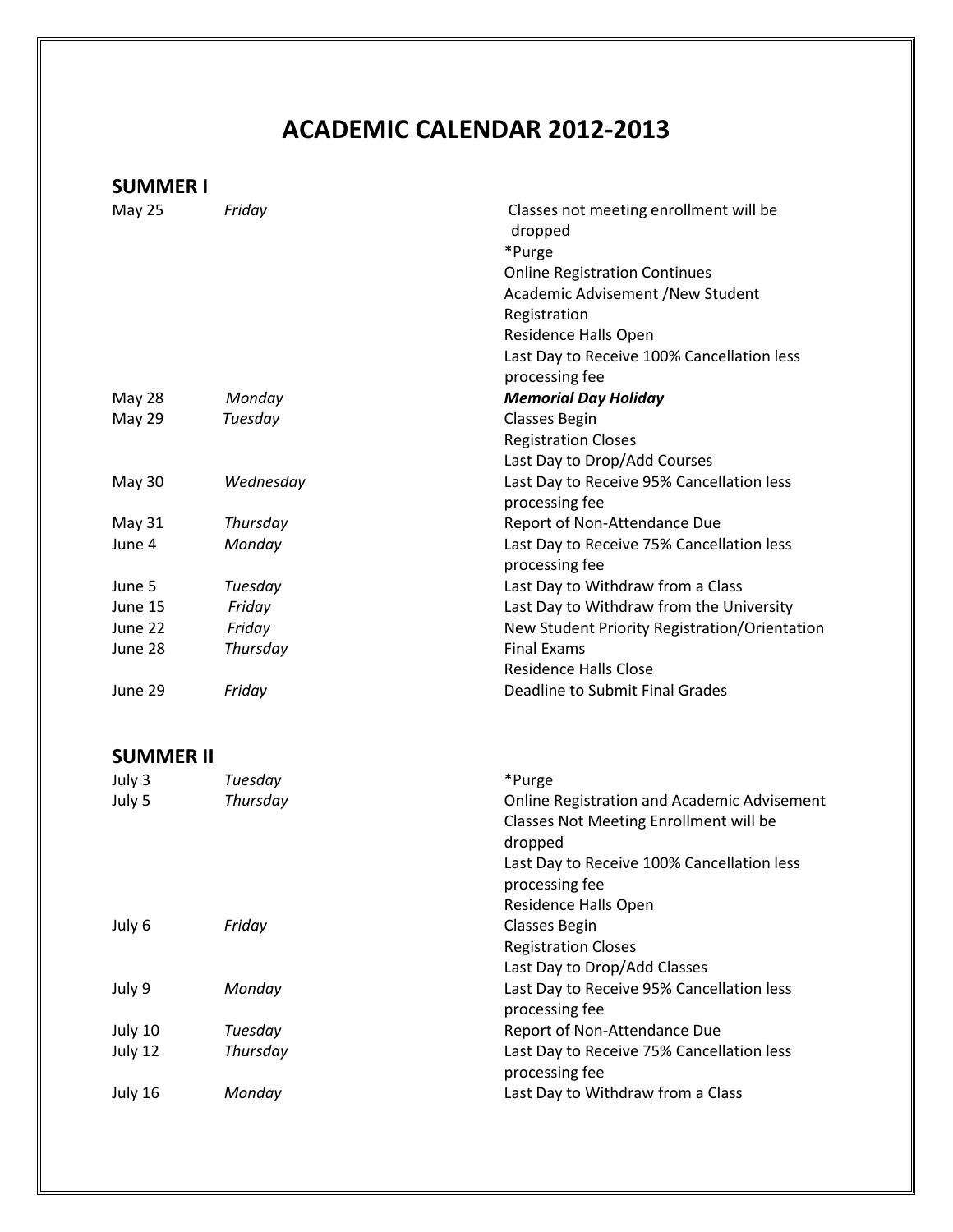| July 26                      | Thursday                          | Last Day to Withdraw from the University                       |
|------------------------------|-----------------------------------|----------------------------------------------------------------|
| August 8                     | Wednesday                         | <b>Final Exams</b>                                             |
|                              |                                   | <b>Residence Halls Close</b>                                   |
| August 9                     | Thursday                          | Deadline to Submit Final Grades                                |
|                              |                                   |                                                                |
| <b>FALL 2012</b>             |                                   |                                                                |
| August 10                    | Friday                            | New Student Priority Registration/Orientation                  |
| August 13                    | Monday                            | Classes Not Meeting Enrollment will be<br>dropped              |
| August 15                    | Wednesday                         | Opening Faculty & Staff Institute                              |
| August 16                    | Thursday                          | <b>Faculty Institute</b>                                       |
| August 17                    | Friday                            | Last Day to Receive 100% Cancellation less                     |
|                              |                                   | processing fee                                                 |
|                              |                                   | <b>Residence Halls Open</b>                                    |
|                              |                                   | <b>Online Registration Continues</b>                           |
|                              |                                   | Academic Advisement                                            |
| August 20<br>August 21       | Monday                            | <b>Classes Begin</b>                                           |
|                              | Tuesday                           | Last Day to Receive 95% Cancellation less<br>processing fee    |
| August 24                    | Friday                            | Last Day to Receive 75% Cancellation less                      |
|                              |                                   | processing fee                                                 |
|                              |                                   | *Purge                                                         |
| August 29                    | Wednesday                         | Last Day to Receive 50% Cancellation less                      |
|                              |                                   | processing fee                                                 |
| August 24                    | Friday                            | <b>Weekend College Session I Begins</b>                        |
| August 31                    | Friday                            | Last Day to Receive 25% Cancellation less                      |
|                              |                                   | processing fee                                                 |
|                              |                                   | <b>Registration Closes</b>                                     |
|                              |                                   | Last Day to Drop/Add Courses                                   |
| September 3                  | Monday                            | <b>Labor Day Holiday</b>                                       |
| September 10<br>September 22 | Tuesday<br>Saturday               | Report of Non-Attendance Due<br>Weekend College Session I Ends |
| September 28                 | Friday                            | Weekend College Session II Begins                              |
| October 15-19                | Monday-Friday                     | Mid-Term Exams                                                 |
| October 22                   | Monday                            | Deadline to Submit Mid-Term Grades                             |
|                              |                                   | <b>Online Registration and Academic Advisement</b>             |
|                              |                                   | Begins for Spring Semester 2012                                |
| October 27                   | Saturday                          | Weekend College Session II Ends                                |
| November 2                   | Friday                            | Last Day to Withdraw from a Class                              |
|                              |                                   | Weekend College Session III Begins                             |
| November 16                  | Friday                            | Last Day to Withdraw from the University                       |
|                              | November 19-20_Monday-Tuesday     | <b>Fall Break for Faculty and Students</b>                     |
|                              | November 21-23 Wednesday-Friday   | <b>Thanksgiving Holidays</b>                                   |
| November 26                  | Monday                            | <b>Classes Resume</b>                                          |
|                              | November 28-29 Wednesday-Thursday | Reading Days (No Classes)                                      |
| November 30, December 3-6    | Friday-Thursday                   | <b>Final Exams</b>                                             |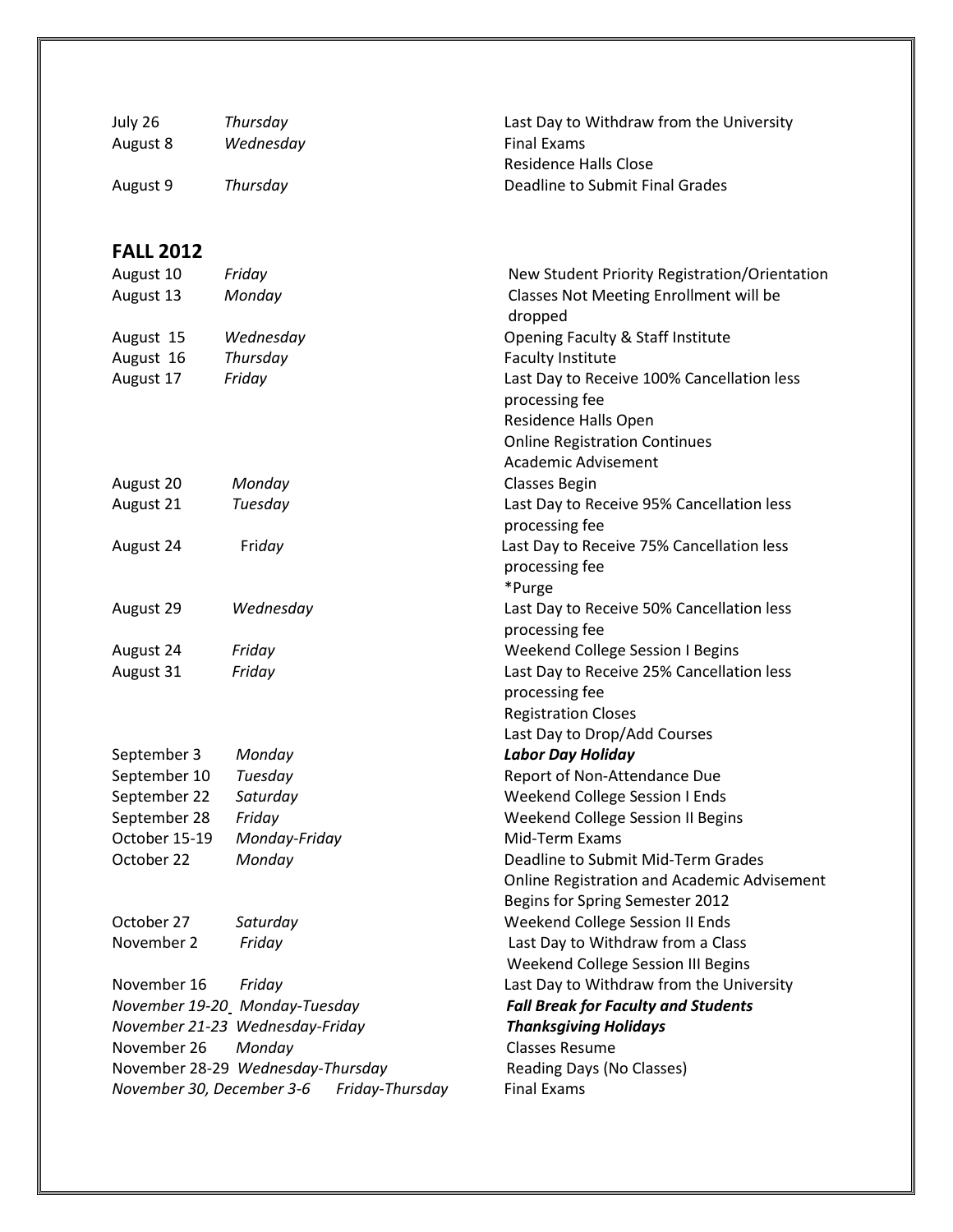| December 7                 | Friday           | <b>Residence Halls Close</b><br>Last Day to Receive 100% Cancellation less<br>processing fee<br>Weekend College Session III Ends |
|----------------------------|------------------|----------------------------------------------------------------------------------------------------------------------------------|
| December 10                | Monday           | <b>Deadline to Submit Final Grades</b>                                                                                           |
| <b>WINTER 2012</b>         |                  |                                                                                                                                  |
| December 10                | Monday           | <b>Winter Term Begins</b>                                                                                                        |
| December 13-               | Wednesday        | Last Day to Receive 95% Cancellation less                                                                                        |
|                            |                  | processing fee                                                                                                                   |
| December 21                | Friday           | <b>Winter Term Ends</b>                                                                                                          |
| December 26                | Wednesday        | Date to Submit Final Grades                                                                                                      |
| <b>SPRING 2013</b>         |                  |                                                                                                                                  |
| January 2                  | Wednesday        | <b>Staff Return to Work</b>                                                                                                      |
| January 7                  | Monday           | Classes Not Meeting Enrollment will be<br>dropped                                                                                |
| January 9                  | Wednesday        | Opening Faculty & Staff Institute                                                                                                |
| January 10                 | Thursday         | <b>Faculty Institute</b>                                                                                                         |
|                            |                  | Online Registration and Academic Advisement<br>Continues                                                                         |
| January 11                 | Friday           | Residence Halls Open                                                                                                             |
|                            |                  | Last Day to Receive 100% Cancellation less                                                                                       |
|                            |                  | processing fee                                                                                                                   |
|                            |                  | Academic Advisement/New Student                                                                                                  |
|                            |                  | Registration                                                                                                                     |
| January 14                 | Monday           | <b>Classes Begin</b>                                                                                                             |
|                            |                  | Last Day to Receive 95% Cancellation less                                                                                        |
|                            |                  | processing fee                                                                                                                   |
| January 18                 | Friday           | <b>Weekend College Session I Begins</b>                                                                                          |
| January 18                 | Friday           | Last Day to Receive 75% Cancellation less                                                                                        |
|                            |                  | processing fee                                                                                                                   |
| January 21                 | Monday           | <b>Martin Luther King Holiday</b>                                                                                                |
| January 22                 | Tuesday          | <b>Classes Resume</b>                                                                                                            |
|                            |                  | *Purge                                                                                                                           |
|                            |                  | Last Day to Receive 50% Cancellation less                                                                                        |
|                            |                  | processing fee                                                                                                                   |
| January 24                 | Thursday         | Last Day to Receive 25% Cancellation less                                                                                        |
|                            |                  | processing fee                                                                                                                   |
| January 28                 | Monday           | <b>Registration Closes</b>                                                                                                       |
|                            |                  | Last Day to Drop/Add Courses                                                                                                     |
| January 30                 | Wednesday        | Report of Non-Attendance Due                                                                                                     |
| February 16                | Saturday         | Weekend College Session I Ends                                                                                                   |
| February 22<br>February 15 | Friday<br>Friday | Weekend College Session II Begins<br>Deadline to Submit Graduation Applications to                                               |
|                            |                  | the Office of Student Records                                                                                                    |
| March 4-8                  | Monday-Friday    | Midterm Exams                                                                                                                    |
|                            |                  |                                                                                                                                  |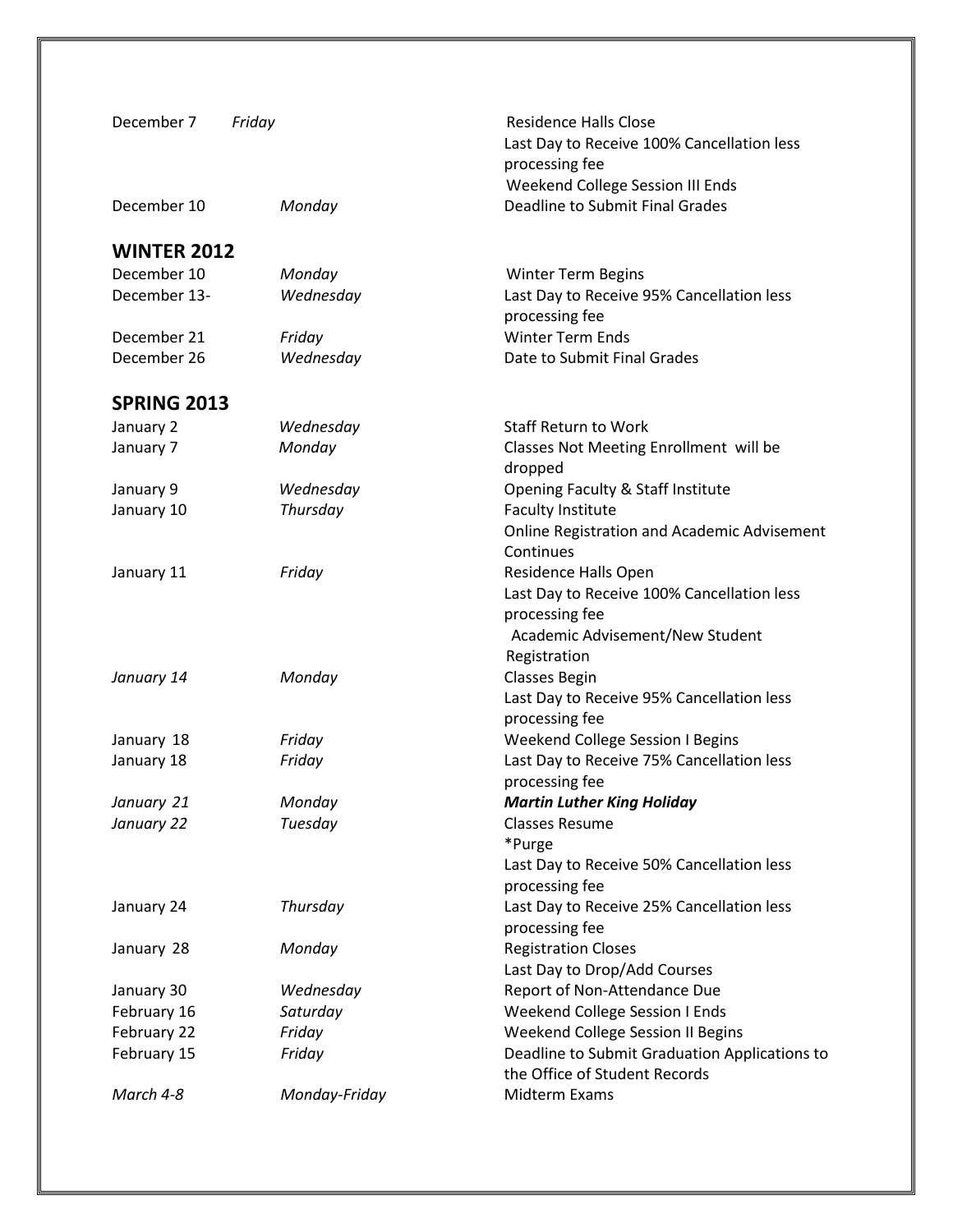| March 11    | Monday          |
|-------------|-----------------|
| March 11-15 | Monday - Friday |
| March 18    | Monday          |

| March 29       | Friday          | <b>Good Friday</b>                       |
|----------------|-----------------|------------------------------------------|
| April 1        | Monday          | <b>Easter Monday</b>                     |
| April 5        | Friday          | Last Day to Withdraw from a Class        |
| April 6        | Saturday        | Weekend College Session II Ends          |
| April 12       | Friday          | Weekend College Session III Begins       |
| April 18       | Thursday        | Last Day to Withdraw from the University |
| April 25       | Thursday        | Founder's Day Convocation                |
| April 29-May 2 | Monday-Thursday | <b>Senior Final Exams</b>                |
| May $2-3$      | Thursday-Friday | Reading Days (No Classes)                |
| May $3$        | Friday          | Senior Final Grades Due                  |
| May 6-10       | Monday-Friday   | <b>FINAL EXAMS</b>                       |
| May 10         | Friday          | Residence Halls Close                    |
|                |                 | Weekend College Session III Ends         |
| May 11         | Saturday        | <b>Commencement</b>                      |
| May 13         | Monday          | Deadline to Submit Final Grades          |

*1*

*March 11 Monday Deadline to Submit Mid-Term Grades March 11-15 Monday -Friday Spring Break* **Online Registration and Academic Advisement** Begins for Summer I, Summer II & Fall 2013

| Good Fridav                              |
|------------------------------------------|
| <b>Easter Monday</b>                     |
| Last Day to Withdraw from a Class        |
| <b>Weekend College Session II Ends</b>   |
| Weekend College Session III Begins       |
| Last Day to Withdraw from the University |
| Founder's Day Convocation                |
| Senior Final Exams                       |
| <b>Reading Days (No Classes)</b>         |
| Senior Final Grades Due                  |
| FINAL EXAMS                              |
| <b>Residence Halls Close</b>             |
| <b>Weekend College Session III Ends</b>  |
| <b>Commencement</b>                      |
| <b>Deadline to Submit Final Grades</b>   |
|                                          |

 1 *\* A student who has not met his/her financial obligation to the Institution will be purged from all classes. Upon satisfaction of these obligations, the student must re-enroll in the classes.*